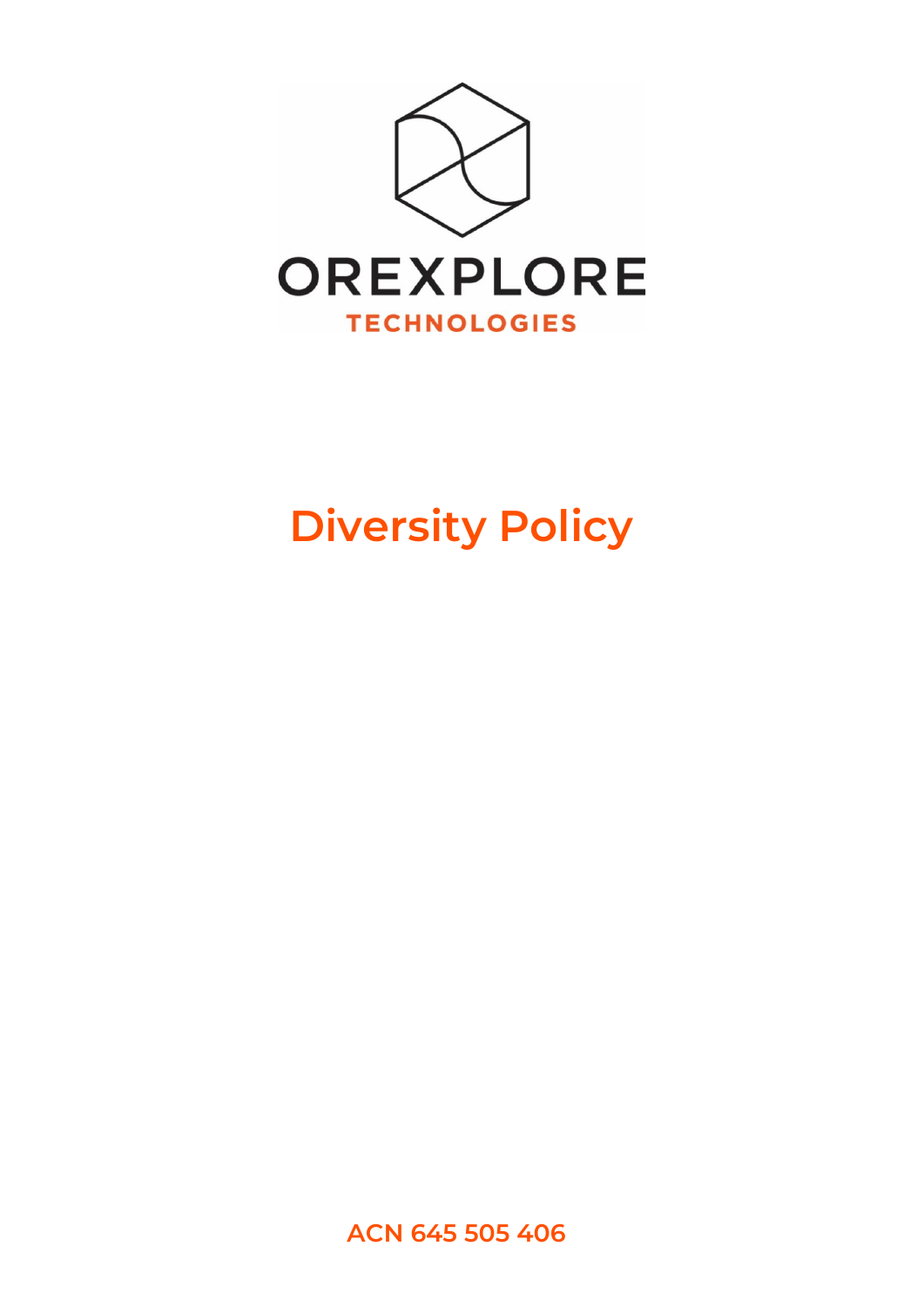## Diversity Policy

#### 1. Introduction

- 1.1 Orexplore Technologies Limited (Company) is committed to workplace diversity and inclusionat all levels of the Company regardless of gender, marital or family status, sexual orientation, gender identity, age, disabilities, ethnicity, religious beliefs, cultural background, socio- economic background, perspective and experience.
- **1.2** The Company recognises the benefits arising from employee and Board diversity, including a broader pool of high-quality employees, employee retention, accessing different perspectives and ideas and benefiting from all available talent.
- 1.3 In order to have an inclusive workplace the Company does not tolerate discrimination, harassment, vilification and victimisation.
- 1.4 Diversity includes, but is not limited to, matters of gender, age, ethnicity and cultural background.
- **1.5** This Diversity Policy does not form part of an employee's contract of employment with the Company, nor gives rise to contractual obligations. However, to the extent that this DiversityPolicy requires an employee to do or refrain from doing something and at all times subject tolegal obligations, this Diversity Policy forms a direction of the Company with which an employee is expected to comply.

### 2. Objectives

- 2.1 This Diversity Policy provides a framework for the Company to achieve:
	- (a) a diverse and skilled workforce, leading to continuous improvement in service deliveryand achievement of corporate goals;
	- (b) a workplace culture characterised by inclusive practices and behaviours for the benefitof all employees;
	- (c) improved employment and career development opportunities for women;
	- (d) a work environment that values and utilises the contributions of employees with diverse backgrounds, experiences and perspectives through improved awareness ofthe benefits of workforce diversity and successful management of diversity; and
	- (e) awareness in all staff of their rights and responsibilities with regards to fairness, equityand respect for all aspects of diversity,
- 2.2 This Diversity Policy does not impose on the Company, its directors, officers, agents or employee any obligation to engage in, or justification for engaging in, any conduct which isillegal or contrary to any anti-discrimination or equal employment opportunity legislation orlaws in any State or Territory of Australia or of any foreign jurisdiction.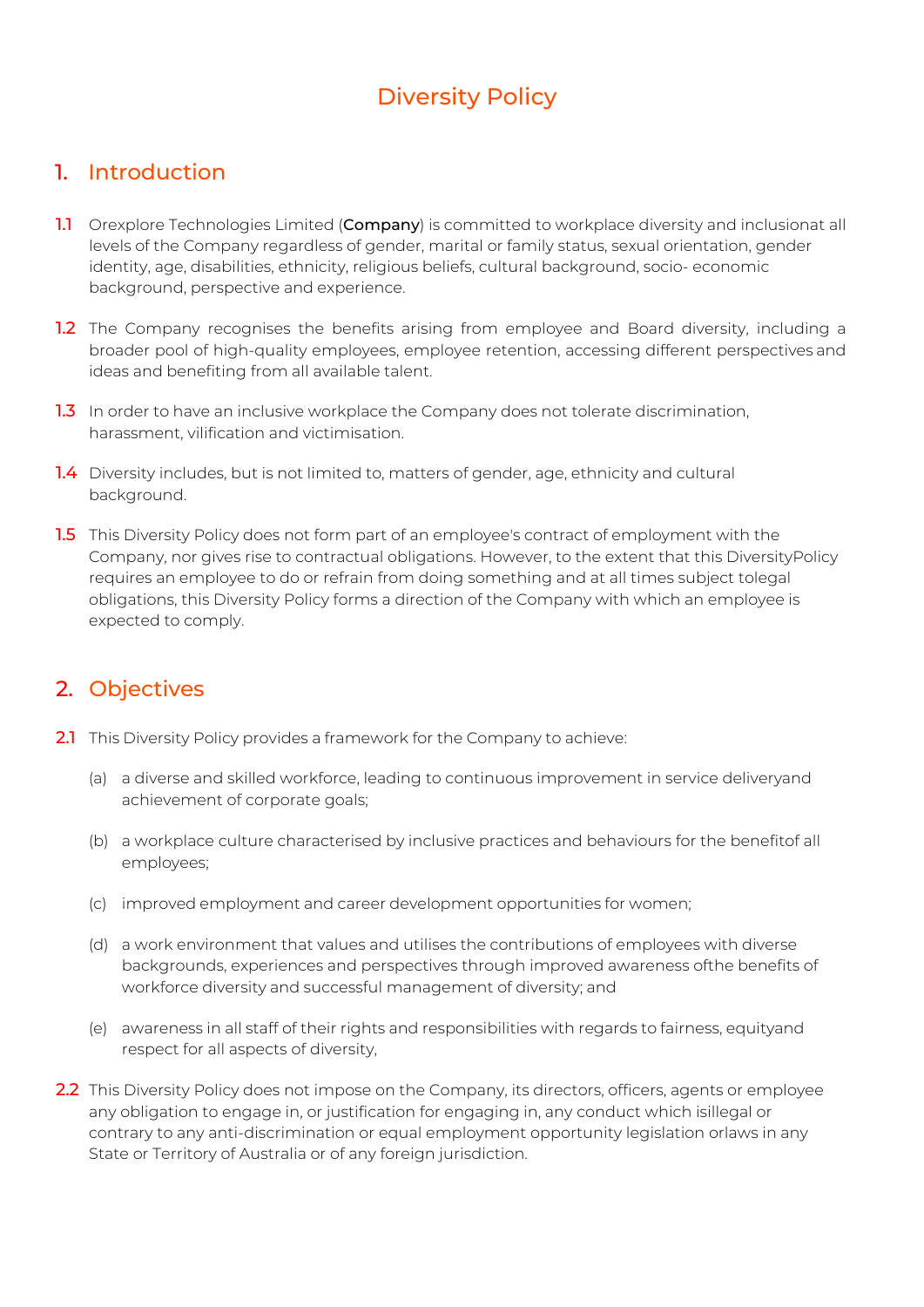## 3. Responsibilities

#### 3.1 The Board's commitment

- (a) The Board is committed to workplace diversity, with a particular focus on supportingthe representation of women at the senior level of the Company and on the Board.
- (b) The Board is responsible for developing measurable objectives and strategies to meetthe Objectives of this Diversity Policy (Measurable Objectives) and monitoring the progress of the Measurable Objectives through the monitoring, evaluation and reporting mechanisms listed below.
- (c) The Board will also set Measurable Objectives for achieving gender diversity andmonitor their achievement.
- (d) The Board will conduct all Board appointment processes in a manner that promotes gender diversity, including establishing a structured approach for identifying a pool ofcandidates, using external experts where necessary.

#### 3.2 Strategies

The Company's diversity strategies include:

- (a) recruiting from a diverse pool of candidates for all positions, including senior management and the Board;
- (b) reviewing succession plans to ensure an appropriate focus on diversity;
- (c) identifying specific factors to take account of in recruitment and selection processes to encourage diversity;
- (d) developing programs for a broader pool of skilled and experienced senior management and Board candidates, including, workplace development programs,mentoring programs and targeted training and development;
- (e) provide opportunities for employees on extended parental leave to maintain their connection to the Company;
- (f) developing a culture which takes account of domestic responsibilities of employees;and
- (g) any other strategies the Board develops from time to time.

#### 4. Monitoring and evaluation

- 4.1 The Board is responsible for implementing, monitoring and reporting on the Measurable Objectives.
- 4.2 Measurable Objectives may be reviewed and set annually;
- 4.3 Measurable Objectives as set by the Board may be included in the annual key performance indicators for the Managing Director and senior executives.
- 4.4 The Board will review progress against diversity objectives as a key performance indicator inits annual performance assessment.